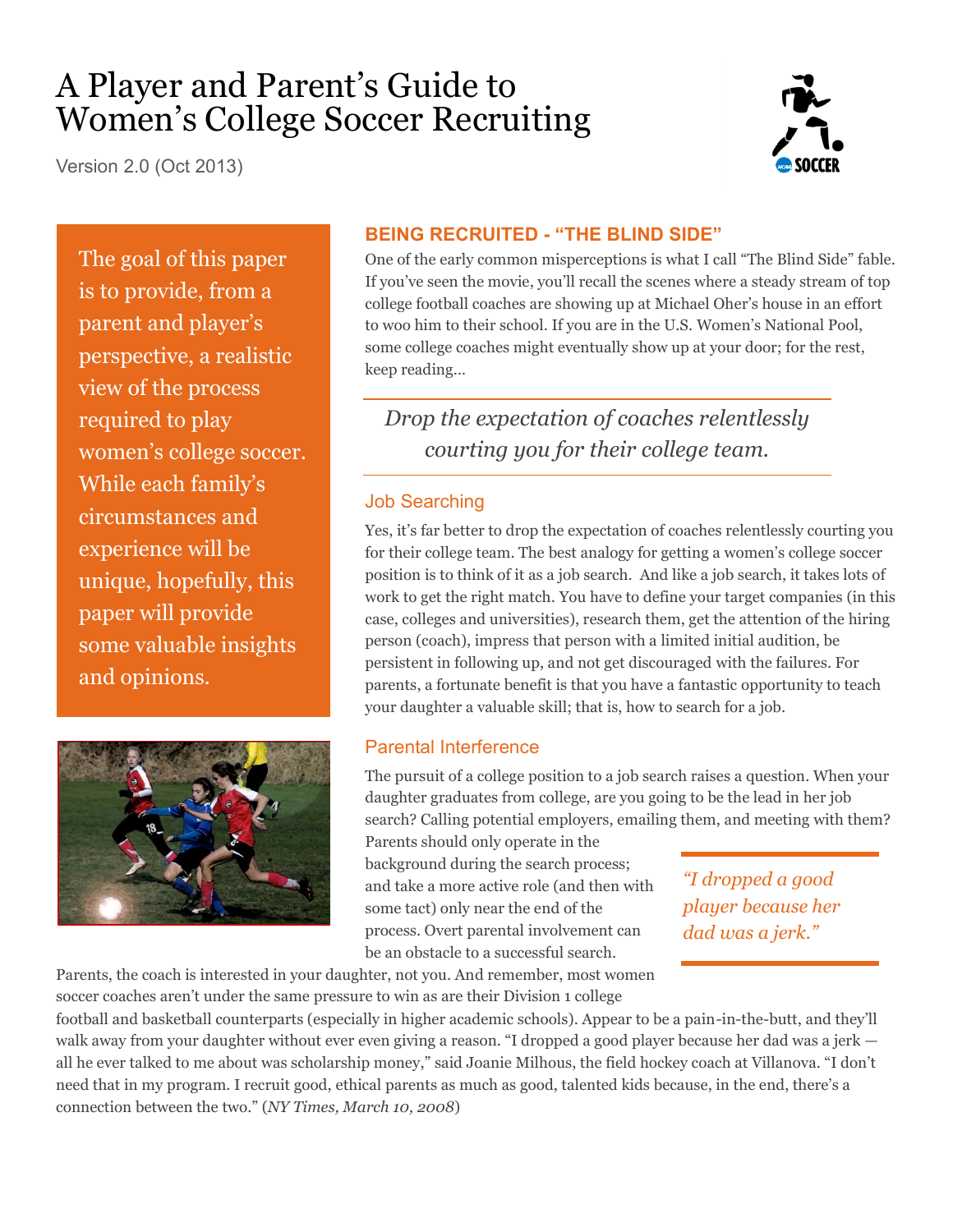Parents can provide invaluable guidance during the search, including helping to organize the process and your daughter's material. Also, try to keep your daughter focused on her list of potential schools and not get fixated on a single "ideal college." And most important provide unwavering support during the inevitable highs and lows.

## **REASONS TO PLAY COLLEGE SOCCER**

The most common reasons for wanting to play in college are:

#### **Scholarship**

Unfortunately, for most girls, obtaining an athletic scholarship is perhaps one of the worst reasons for pursuing college soccer, and the myths surrounding athletic scholarships are well documented. First of all, this is primarily a parent motivation, since they are generally the one who has to pay tuition. Second, the average women's soccer scholarship is under \$9000; whereas, parents can easily drop \$5000-\$10,000 a year starting at age 13 to play premier soccer – the math doesn't add up.

*Only 6 of the top 40 colleges and universities as ranked by U.S. News give athletic scholarships of any kind.*

Division 1 women's teams are allowed a maximum of 14 scholarships and D2 are allowed 9.9. Note that is the maximum allowed, and many programs do not fund all 14 or 9.9; some schools fund none. So best case, a team with a roster that is sometimes up to 30 girls is splitting 14 scholarships. Some get a full scholarship, some get partial, some none. Also, if your daughter is interested in playing for an academically elite school, only 6 of the top 40 colleges and universities as ranked

by U.S. News give athletic scholarships of any kind. And if you are receiving any needs-based aid, athletic scholarships offset needs-based awards dollar-for-dollar. So if you are eligible for \$15,000 in needs-based aid and you receive \$10,000 in athletic scholarship, you'll only get \$5,000 in aid.

Finally, from what I've seen, the quest for athletic scholarship dollars often short circuits the most important reason for picking a college – choosing the school that best fits your daughter's academic pursuits and desired environment. The axiom of

"picking a school that you would attend even if not playing soccer" often goes by the wayside when chasing an athletic scholarship. Women's college soccer has the highest transfer rate of any college sport; which obviously means that lots of girls are making decisions they eventually regret.

#### Gain Admissions

This is one of the best reasons for pursuing college soccer. Getting entry into an academically selective school, such as many in the Ivy League, NESCAC, Patriots League, Centennial Conference, or Liberty League is difficult even for good students (especially if you live in New England). If you can play at a level that a coach is willing to support your application, that can be the difference between getting in or not getting in.

#### Love of Soccer

I put this last, but what better reason exists? The effort required to get a position on a college team and then the commitment necessary to play for four years requires a love of the game and your teammates.

## **MAKING A GREAT MATCH**

There are four things to consider when seeking the right match for your daughter: (1) college characteristics, (2) academic level, (3) athletic/soccer ability, and (4) the coach.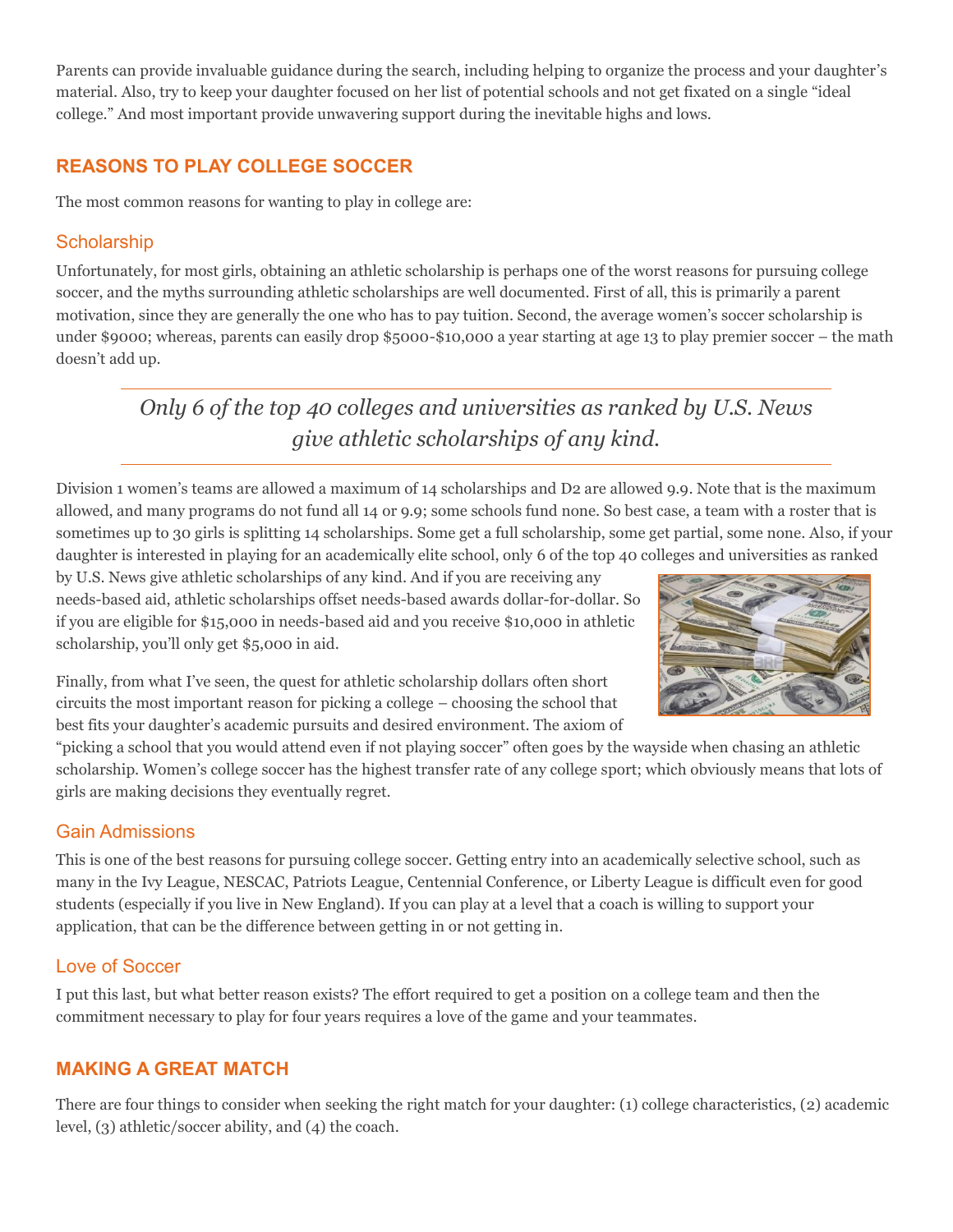## College Characteristics

When someone tells me their list of schools and it includes large public D1 universities, small D3 liberal arts colleges, some in major cities, others in remote rural locations I generally assume they have no idea what kind of college they want (or the parents and daughter have very different views).

The universe of potential schools can be a bit over-whelming at the start. But determining what kind of college you're interested in can quickly get you to a manageable target list. Answering just a few of these questions can help immensely:

- Do you want to be in a certain geographical area of the country (or are there some places you definitely don't want to be)? This goes along with how far from home would you like to be? (And do you want your parents to attend your home games?)
- Do you want a school that is less than 2,500 students, 2,500-5,000, 5,000-10,000, more than 10,000?
- Do you have a preference of being in or near an urban location? Perhaps the better question, would you prefer not being in an urban or rural area?
- Do you have a specific major that you think you want to pursue (for example, engineering)?

## Academic Ability

As discussed above, soccer can help get your daughter into a college that she would not otherwise. However, there are limits. If your daughter says that she wants to go to Amherst or Hamilton, she'll still need a SAT in the 1900s even if she's a stellar player. Likewise, you can be on the National team, but you're not going to Harvard or Dartmouth with a Caverage and 1500 SAT.

Knowing the appropriate academic level to shoot for requires some research. It also requires time as you will start to get a better understanding as your daughter takes the PSAT, SAT, and ACT. One caveat - some highly selective schools expect their students to take the hardest possible course load. So if your daughter elects out of the honors track freshman and sophomore year, and doesn't take lots of AP and honors courses as a junior and senior she might not be considered for the more academically selective schools.

There's no shortage of online information on college admissions statistics. The important thing is to do your research early and make the appropriate choices in regards to high school courses. At the end of this paper, I list a number of helpful websites.

## Athletic Ability and Expectations

This is the trickiest one, with the hardest part of the search being a realistic appraisal of your daughter's soccer level. Parents are notoriously poor judges of their own children's athletic ability; our natural interest in wanting happy, successful children does not foster unbiased views. Your daughter's coaches are often only slightly better judges, either because they don't understand what it takes to play college soccer or they have a

reluctance to give honest, sometimes expectation-deflating feedback.

Pursuing the right level is actually a multifaceted issue, since it includes both your daughter's ability to make a team, her expectations of playing time, and overriding goals (e.g., does she want to play at the highest level possible or use soccer to get to the highest possible academic level?). It also introduces the questions of D1, D2, or D3. Let's start with the division question.

There's a common perception that the level of play is highest at D1 schools, next highest at D2 schools, and lowest at D3 schools. In reality, each of these divisions has a very wide range of play and overlap. The best college soccer is at the top D1 programs; however, the best of the D3 schools would be competitive against an average D1 program.

*There's a common perception that the level of play is highest at D1 schools, next highest at D2 schools, and lowest at D3 schools. In reality, each of these divisions has a very wide range of play and overlap.*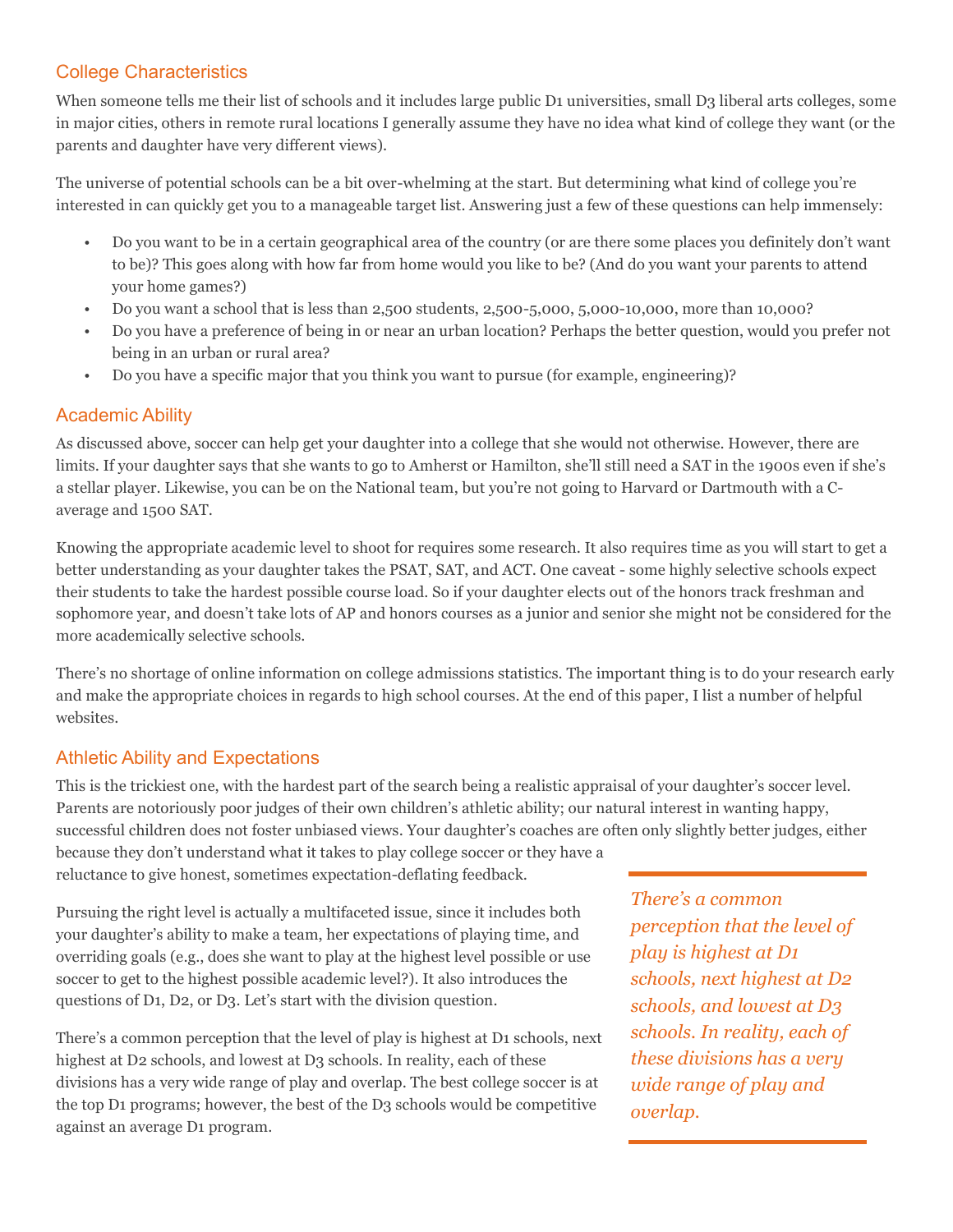There is a plethora of online discussion of the various divisional levels. My advice is to let the division fall out of the search; in other words, get the right school (academic and athletic fit), determine your desired balance of academic and athletics (D1 generally requires a bigger time commitment than D3), and then play at whatever division in which that college happens to fall.

This also leads to an important question: what playing expectations do you have and what role do you expect to fill? Broadly speaking, players fall into three categories: (1) impact players; (2) core players; and (3) depth players. Where you fall in these categories is dependent on your (a) natural athletic ability, work ethic, and acquired skill, and (b) the competiveness of the program.

The diagram below illstruates the typical make-up of a college roster, with 20% of the players being impact, 60% core, and the remainder depth. Impact players rarely leave the field, some core players start and others get playing time, and the depth players rarely, if ever, play. (*diagrams courtsey of NEFC*)



Where you fall on this chart is a combination of your ability and the level of the program, as illustrated by the following diagram:



As an example, an impact player at Notre Dame will likely be on a U20 National team or playing at some equivalent high level. Whereas, a Notre Dame core player (someone who might or might not start, but gets playing time) could be an impact player at Bucknell. Feeling pride in being a depth player (someone who rarely, if ever, sees the field during a game) at Boston College could fit within your goals. But if you're used to being on the field 90 minutes a game during your club and high school years, sitting on the bench for four years might not be satisfying. The point is, you need to decide where you'll likely fit at a school, and whether you are satisfied with that expected experience.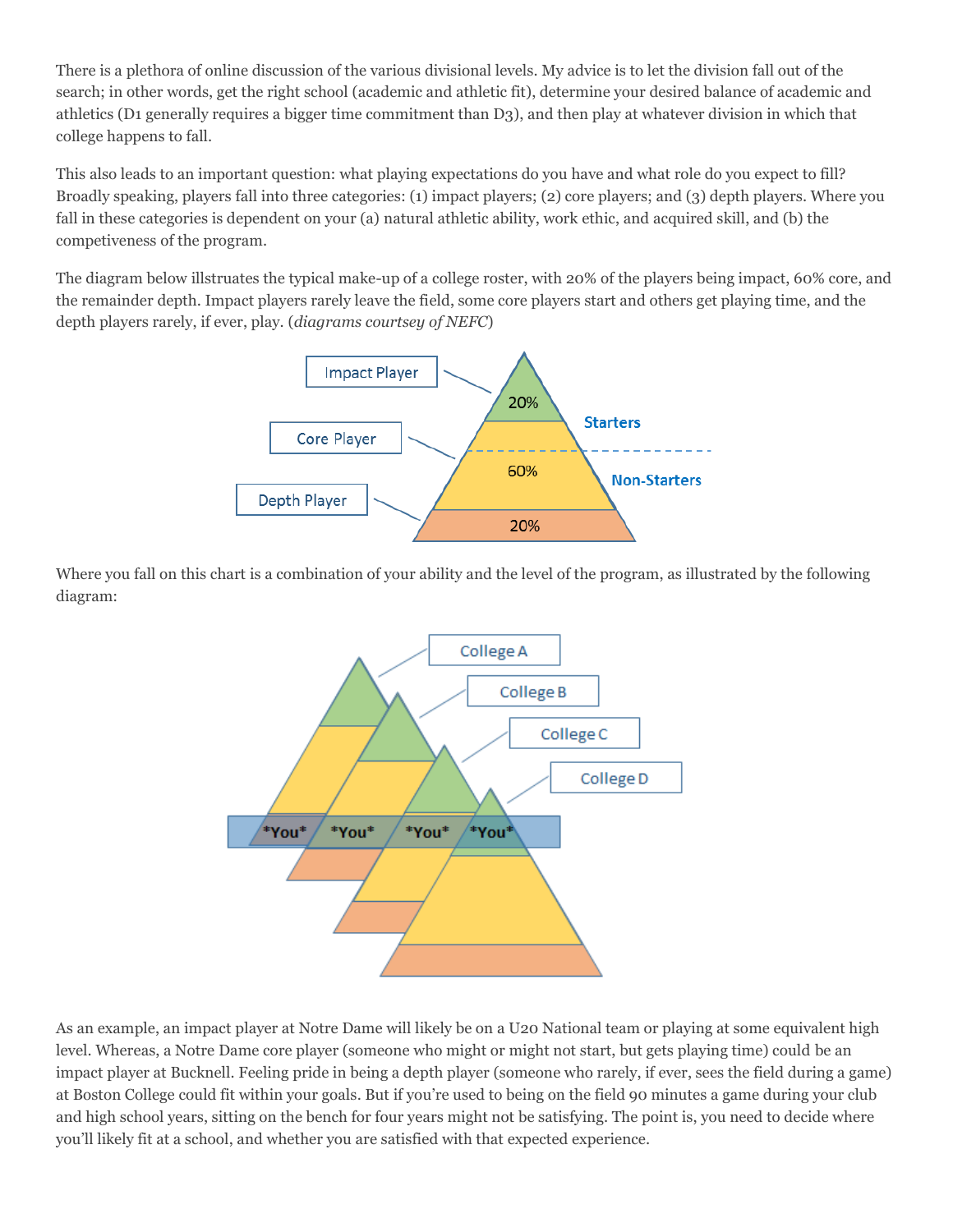Finally, analyze the rosters of your target schools. How large is the team's roster and how many players are graduating? What position do you want to play and who is currently playing there (are they graduating)? Understanding the roster depth is especially crucial for goal keepers. Also, understand how the coach tends to allocate playing time for games.

## The Coach

Assuming that the coach doesn't leave, you're going to spend lots of time with this person over the four years. Obviously, coaches are going to be at their best during the recruiting process, therefore, you need to research the coach and their style of play to ensure that you fit. You should talk to current and former players, and also talk to other people familiar with the coaching community (for example, your club coach). Find out what kind of experiences other girls have had with the coach.



## **TIMEFRAMES**

The best time to start your college soccer pursuit is freshman year of high school. It might feel too early; people might even tell you it's too early; don't buy it. Start your college pursuit as a freshman. If you're already a sophomore, work to catch up. Remember, starting the process doesn't mean calling coaches and asking them for a position; that comes later.

*It might feel too early; people might even tell you it's too early; don't buy it. Start your college pursuit as a freshman.* 

If you intend to play Division 1, some of those schools begin making verbal commitments sophomore year, and most are done before the end of junior year. If a coach is going to make an offer in the fall of junior year, they most likely have been communicating with you and your coach and watching you play for the previous 6-12 months (i.e., while you were a sophomore). Division 2 and 3 timeframes are a little later, but it's still good to start the process as a freshman.

It's important to show early interest in the teams on your list and make sure that coach knows you. Trying to get a coach to notice you for the first time when they are in the midst of making their final decisions is a challenge. The coaches will tend to favor girls who have made a previous impression on them. Those impressions include having shown interest in the college prior to the spring of junior year, coming to watch the team play, attending their camps, and providing the coach with information on you (possibly a recruitement video).

## Freshman Year

- Get on the right premier team. For girls, the best possible stage is ECNL; but not everyone can or wants to play ECNL. Find a club and coach that has a history of success in getting girls onto college teams.
- Create your initial list of possible schools. Use online sites to read about and research schools (some sites are listed at the end of this paper). Try to get on a variety of campuses (urban, rural, large, small) and see what you like.
- In spring and summer, begin attending clinics and camps. Remember, you are always being evaluated, both on and off the field. Coaches are watching to determine how you will affect their team chemistry.
- Email the coach prior to each tournament, clinic or camp; and email again to thank them after the event. Within reason, use every opportunity to reinforce your interest in their program. Personalize your emails, and don't send an email with the wrong coach's name (it happens). Have an appropriate and reasonable email address (not lazypartygirl@gmail.com).
- Go to the athletic website and register as a prospective athlete.
- Most important, make good grades.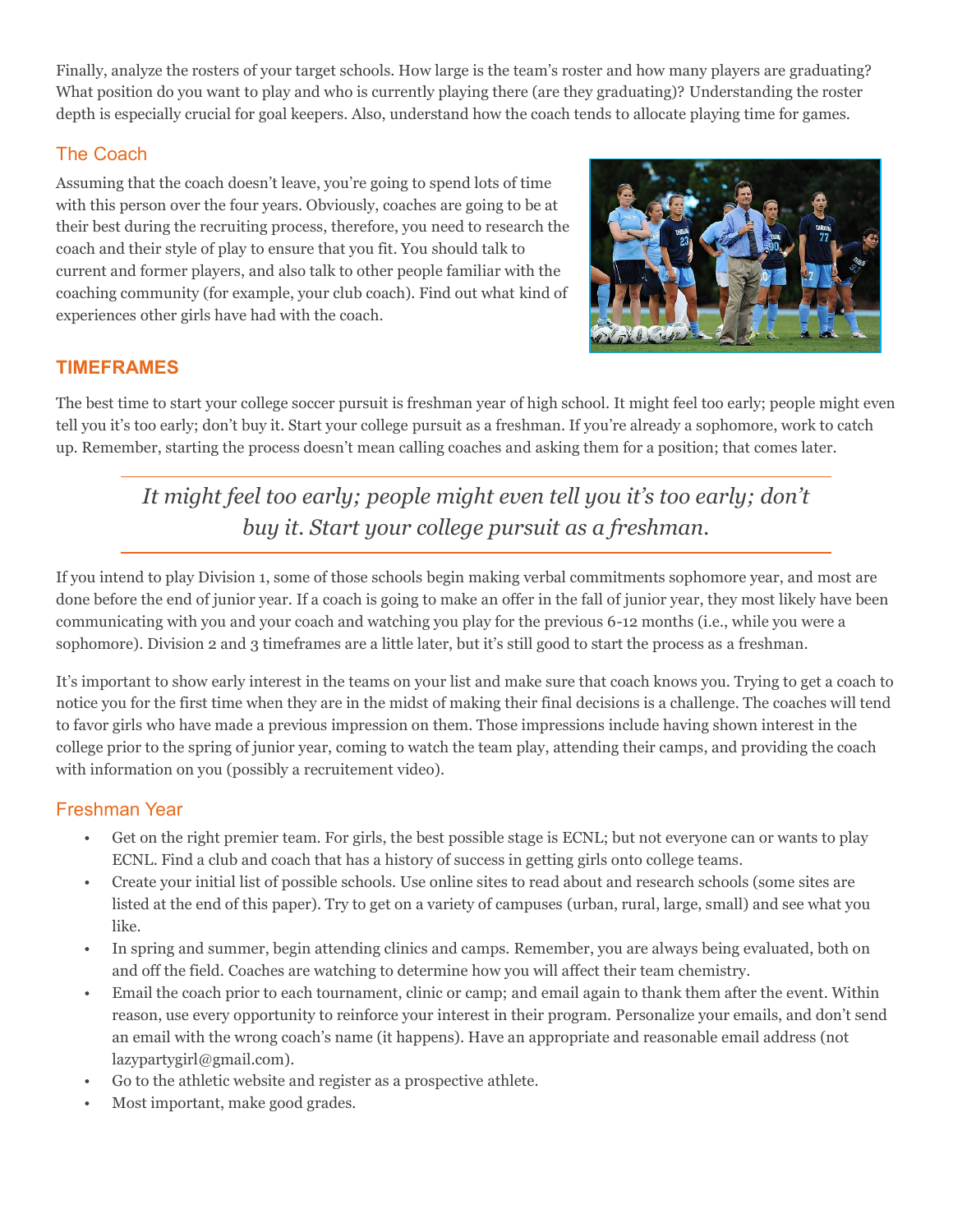#### Sophomore Year

- Define your priorities (for example, play D1 on a top 10 team, get a scholarship, get in an Ivy League school, start as a freshman, be in a major city).
- Hone your list of schools to 5-10 colleges (this could continue to evolve over time).
- Discuss with your club coach as to your realistic levels of college play.
- Create a soccer resume.
- If interested in D1, focus on those camps and clinics.
- Go to the Admissions website and register as a prospect for the college (this is a different registration from the athletic recruiting site).
- Try to get the coach to watch you play at tournaments. IMPORTANT: coaches do not come to tournament games to identify prospects from random games. Coaches are there to watch players who have contacted them prior to the tournament. Before the tournament, send the coach your soccer resume (including jersey number and color) and your team's schedule. Remember to update the coach should your schedule change. After the tournament, follow-up with an email or phone call.
- Keep your grades up!

#### Junior Year

- D1 coaches can email after July 1 of junior year (although that is likely about to change to July of sophomore year). D3 coaches can communicate with you at any point.
- If possible, watch your target schools play during the fall. Make sure the coaches know you watched their teams.
- Try to get coaches to watch you play tournaments.
- Determine which schools are truly interested. If you are being actively recruited, you will know it; if you're unsure if a coach is interested, they probably aren't. But there is no reason to guess, ask direct questions. (See questions to ask the coach below).
- Based on coach feedback, further narrow your list. Decide if you are aiming too high academically or athletically; if you are (i.e., none of the coaches on your list are actively recruiting you) adjust your list and get noticed by different coaches.
- Take the SAT or ACT.
- Register with the NCAA Clearinghouse and download the guide for [College-Bound Student-Athletes.](http://www.ncaapublications.com/p-4236-2012-13-ncaa-guide-for-the-college-bound-student-athlete-sold-as-a-packages-of-25-due-summer-2012.aspx)

#### Senior Year

- D1 and D2 coaches can call you after September 1.
- Most D1 and D2 programs will have made their decisions by the start of your senior year. Some D1 and D2 programs will have openings if one of their candidates changes her mind. The more competitive D3 programs will also have finished their recruiting by September 1.
- Lower level D1 and D2 programs could still be trying to fill their roster, especially if they found that most of their top prospects took other offers. Many D3 programs will be trying to complete their recruiting.

## **YOUR COACH'S PART**

Simple fact of life – some club coaches are great in assisting their players in the college process; some are not. A European coach who is excellent at teaching soccer, but who never attended a U.S. college or coached at the college level, might be absolutely clueless in helping you get into college. Hence, an ideal coach at U12 might be very different from an ideal U15/U16 coach. In deciding where to play club, it's great if you can identify a coach who will be helpful in navigating the college process.

College coaches who are coaching club teams are often valuable because they understand the recruiting process and have a feel for the capabilities needed at each level. They also often have contacts and the respect of the other college coaches. Soccer recruiting is a subjective process, and coaches like to have their decisions reinforced by other coaches whom they respect. So it's great to play for one of those respected club coaches.